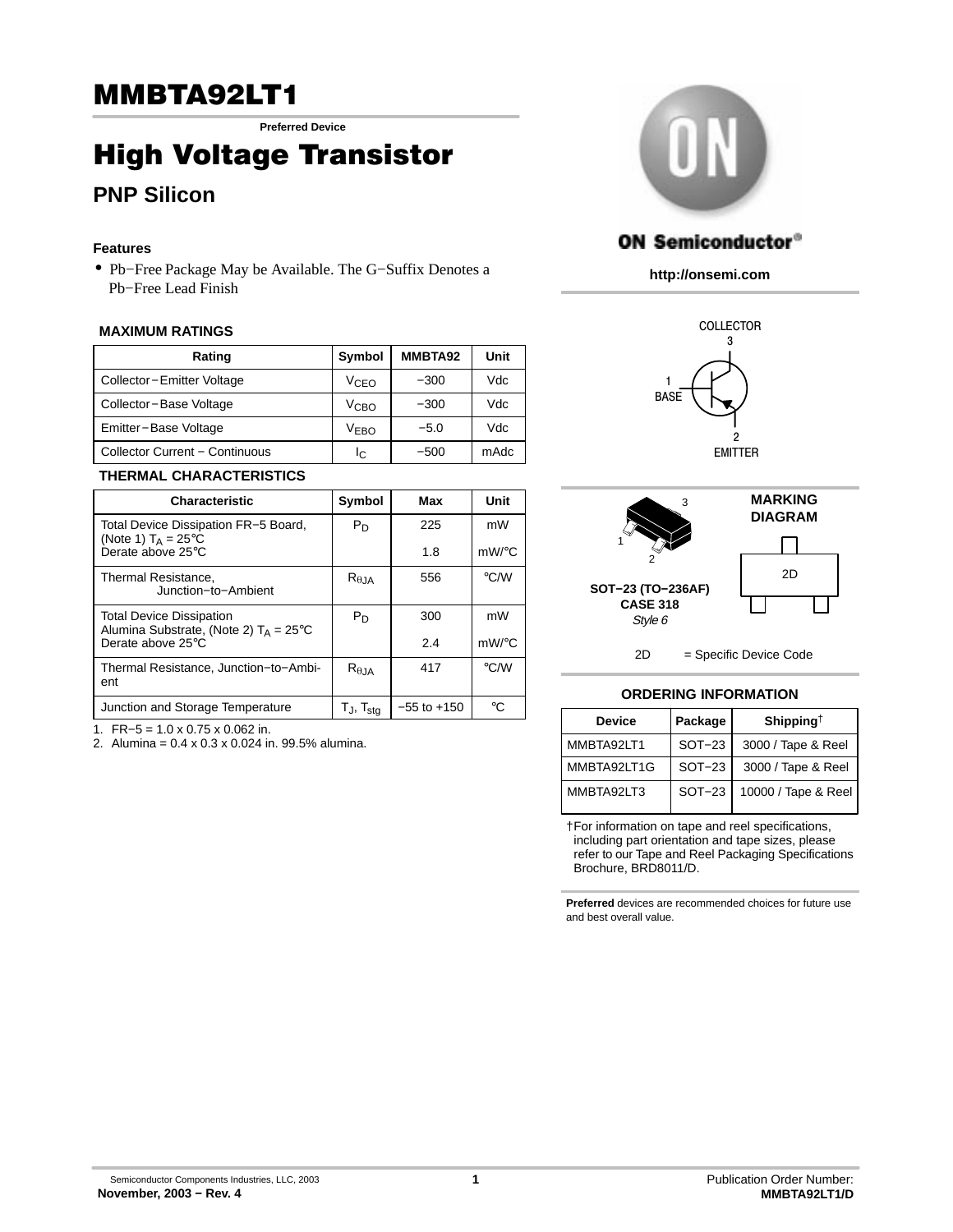## **MMBTA92LT1**

## **ELECTRICAL CHARACTERISTICS** (T<sub>A</sub> = 25°C unless otherwise noted)

| <b>Characteristic</b>                                                                                                                                                                                | Symbol        | Min            | Max     | Unit        |
|------------------------------------------------------------------------------------------------------------------------------------------------------------------------------------------------------|---------------|----------------|---------|-------------|
| <b>OFF CHARACTERISTICS</b>                                                                                                                                                                           |               |                |         |             |
| Collector-Emitter Breakdown Voltage (Note 3)<br>$(I_C = -1.0$ mAdc, $I_B = 0$ )                                                                                                                      | $V_{(BR)CEO}$ | $-300$         |         | Vdc         |
| Collector-Base Breakdown Voltage<br>$(I_C = -100 \mu A dC, I_F = 0)$                                                                                                                                 | $V_{(BR)CBO}$ | $-300$         | —       | Vdc         |
| Emitter-Base Breakdown Voltage<br>$(I_F = -100 \mu A d c, I_C = 0)$                                                                                                                                  | $V_{(BR)EBO}$ | $-5.0$         | —       | Vdc         |
| <b>Collector Cutoff Current</b><br>$(V_{CR} = -200$ Vdc, $I_F = 0$ )                                                                                                                                 | $I_{CBO}$     |                | $-0.25$ | <b>µAdc</b> |
| <b>Emitter Cutoff Current</b><br>$(V_{FR} = -3.0$ Vdc, $I_C = 0$ )                                                                                                                                   | <b>IEBO</b>   |                | $-0.1$  | <b>µAdc</b> |
| <b>ON CHARACTERISTICS (Note 3)</b>                                                                                                                                                                   |               |                |         |             |
| DC Current Gain<br>$(I_C = -1.0 \text{ m}$ Adc, $V_{CF} = -10 \text{ V}$ dc)<br>$(I_C = -10 \text{ m}$ Adc, $V_{CF} = -10 \text{ V}$ dc)<br>$(I_C = -30 \text{ m}$ Adc, $V_{CF} = -10 \text{ V}$ dc) | $h_{FE}$      | 25<br>40<br>25 |         |             |
| Collector-Emitter Saturation Voltage<br>$(I_C = -20 \text{ m}$ Adc, $I_B = -2.0 \text{ m}$ Adc)                                                                                                      | $V_{CE(sat)}$ |                | $-0.5$  | Vdc         |
| <b>Base-Emitter Saturation Voltage</b><br>$(I_C = -20 \text{ m}$ Adc, $I_B = -2.0 \text{ m}$ Adc)                                                                                                    | $V_{BE(sat)}$ | —              | $-0.9$  | Vdc         |
| <b>SMALL-SIGNAL CHARACTERISTICS</b>                                                                                                                                                                  |               |                |         |             |
| Current-Gain - Bandwidth Product<br>$(I_C = -10 \text{ m}$ Adc, $V_{CF} = -20 \text{ Vdc}$ , f = 100 MHz)                                                                                            | $f_T$         | 50             |         | <b>MHz</b>  |
| Collector-Base Capacitance<br>$(V_{CB} = -20$ Vdc, $I_F = 0$ , f = 1.0 MHz)                                                                                                                          | $C_{cb}$      |                | 6.0     | pF          |

3. Pulse Test: Pulse Width  $\leq 300 \,\mu s$ , Duty Cycle  $\leq 2.0\%$ .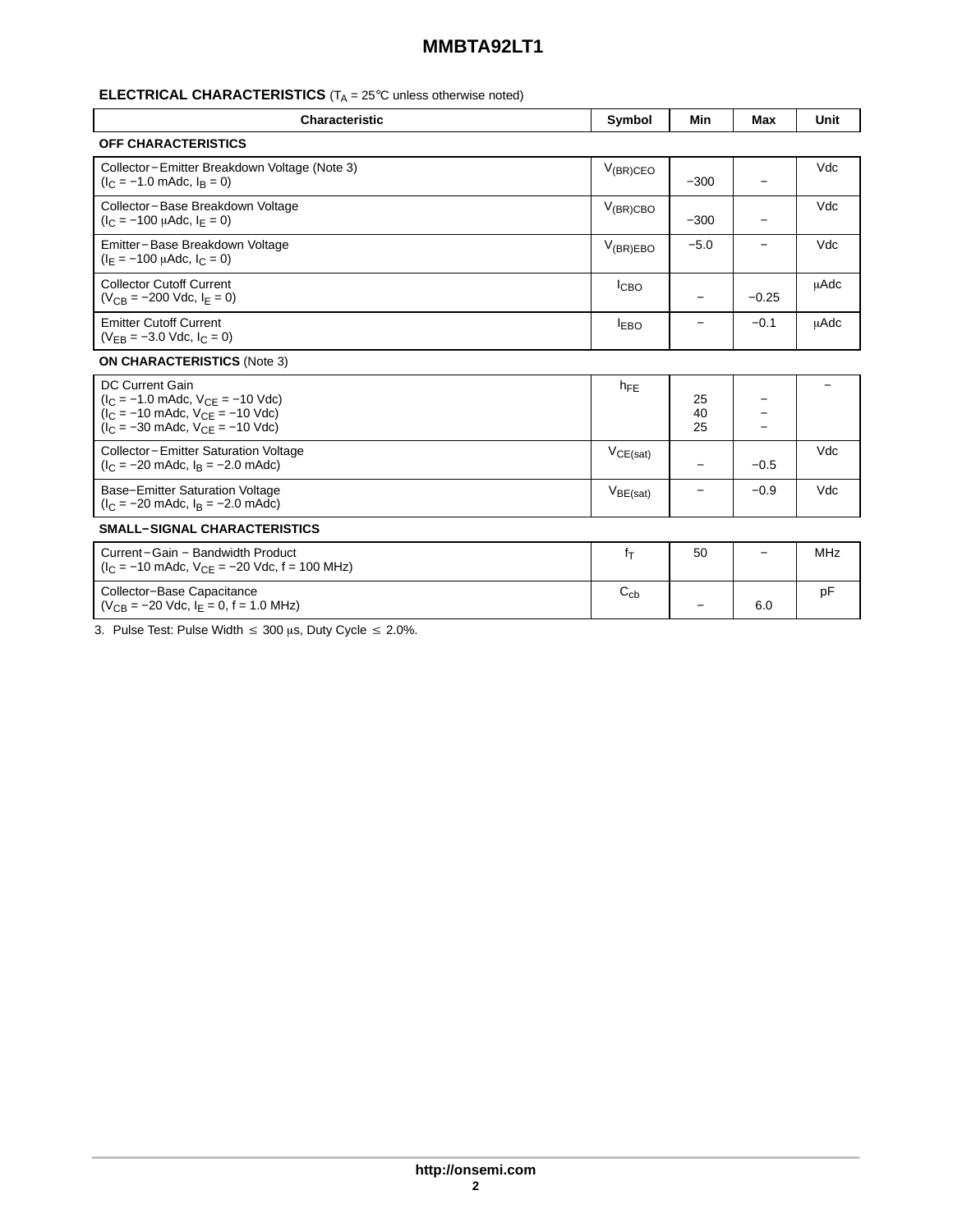## **MMBTA92LT1**



**Figure 4. "ON" Voltages**